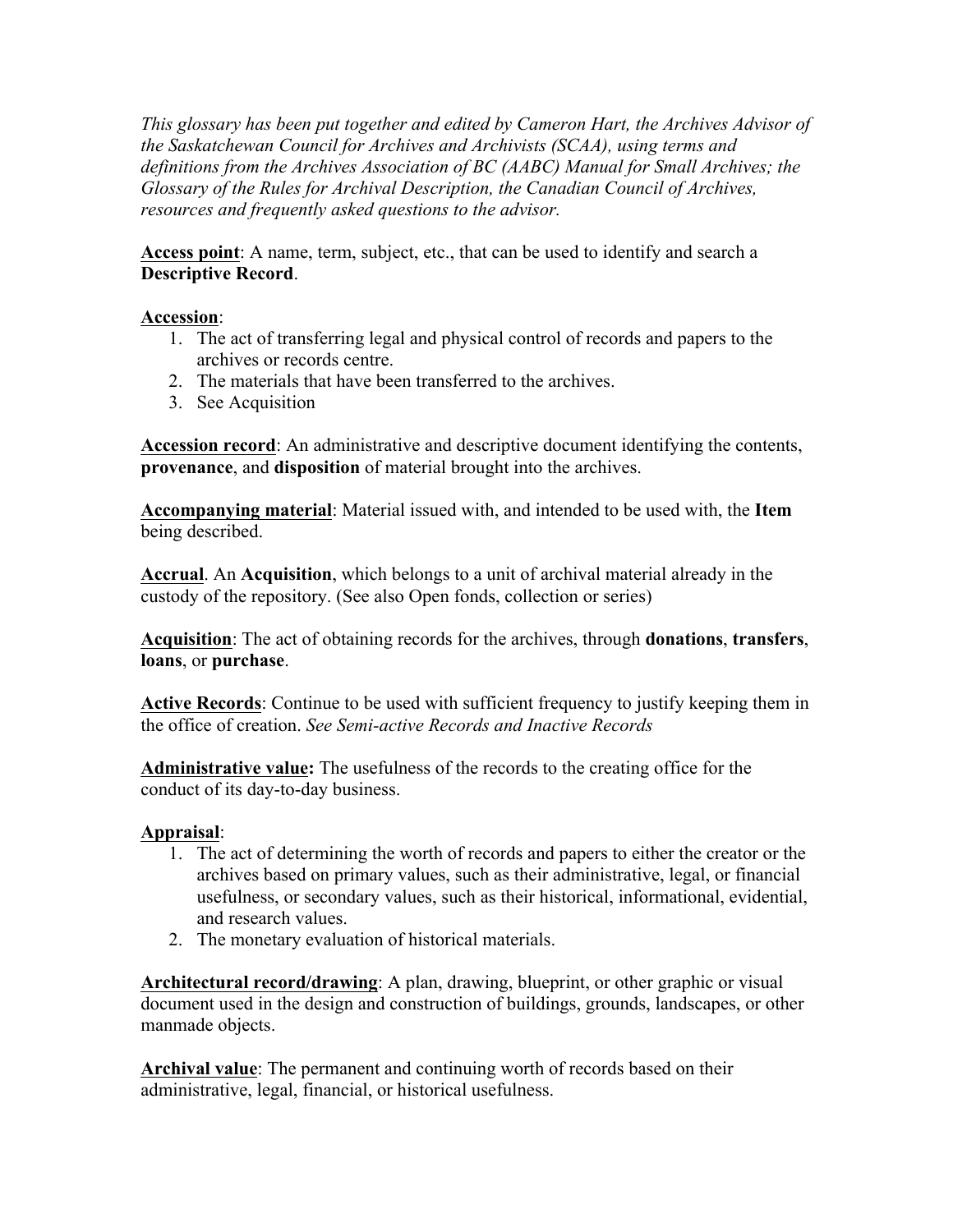#### **Archive/s**:

- 1. The noncurrent records of an individual, organization, or institution kept for their continuing value.
- 2. The agency or institution responsible for the care of archival materials.
- 3. The building or other repository housing archival records. Private papers are also referred to as manuscripts.

### **Archival document**: See **Records**

### **Archival material**: See **Records**

**Archivist**: The person responsible for caring for historical materials in the archives, including acquisition, appraisal, accessioning, arrangement, description, conservation, reference services, and public relations activities.

**Area of description**: A major section of the description of a **record**, comprising data of a particular category or set of categories. (See also **Element of description**.)

**Arrangement**: The act and result of physically organizing records in accordance with archival principles such as provenance and original order. The process includes sorting, packing in file folders and boxes, labeling, and shelving.

**Artifact**: A physical object produced, shaped, or adapted by human workmanship.

**Artificial collection**: A body of archival material deliberately brought together for some reason other than in the process of daily activities. Some collections are based on subject content, geographical information, or type of record.

**Cartographic record**: A graphic record depicting a linear surface. Two types are maps and plans.

### **Catalogue**:

1. To organize information about records according to a specific classification system, such as subject, author, date, or place.

2. A group of cards, papers, or other media organized according to a specific classification system.

**Conservation**: The physical care and maintenance of archival materials, including cleaning, storage, and repair.

**Deaccession**: To remove material permanently from the physical control and ownership of the archives. (Throw away or transfer ownership)

**Deacidification**: The process of neutralizing acid in documents or other objects, raising their pH value to a minimum of 7.0 to help preserve them.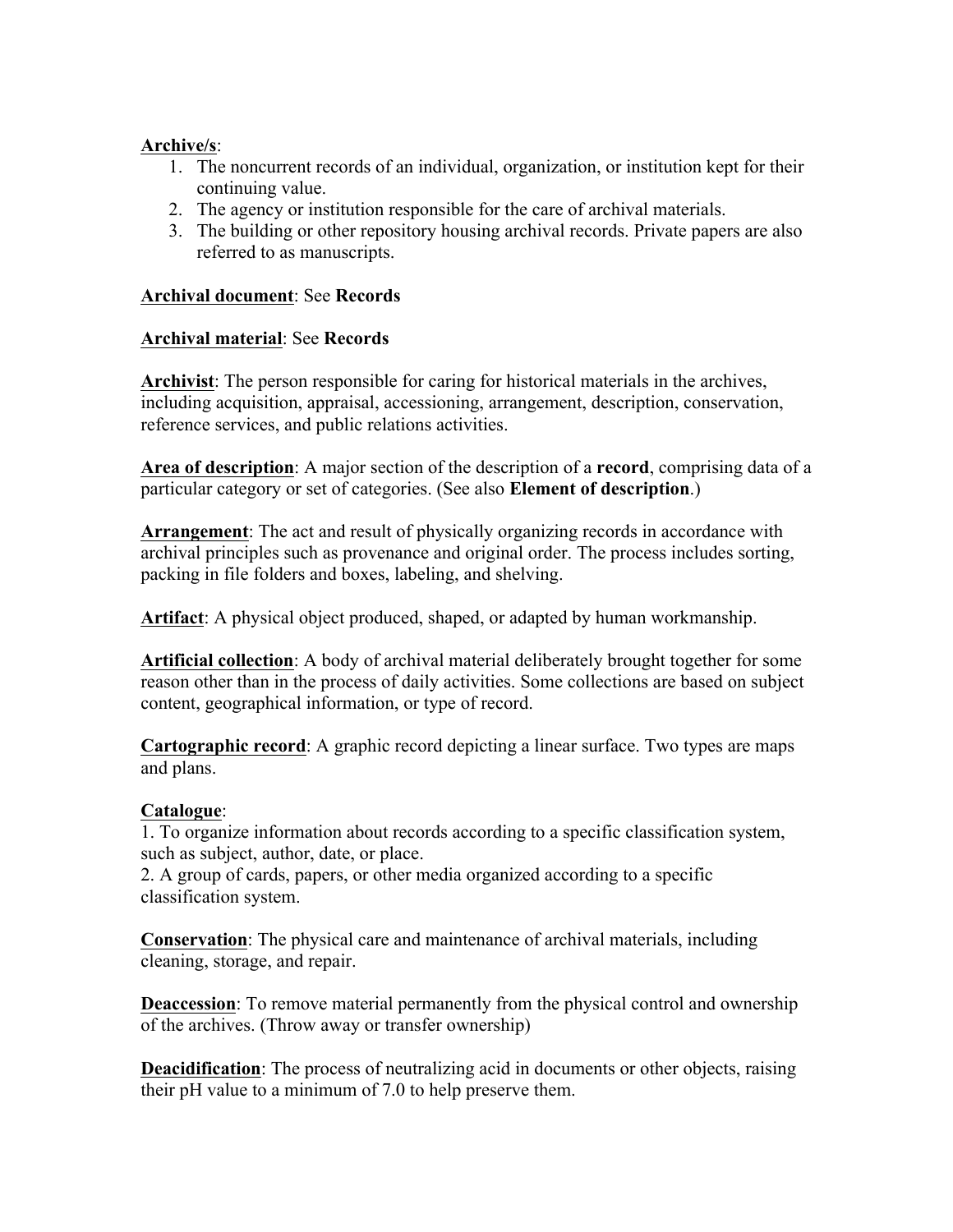**Description**: The act of establishing intellectual control over records by identifying their contents, important subjects, and historical significance. Records are described in finding aids.

**Descriptive record**: A representation of a UNIT BEING DESCRIBED **(collection; fonds; series; file; item)**

**Digitization**: Is the transformation of analog information (from whatever form and from whatever support) to digital code to be manipulated by computer. (CDs, DVDs, Mp3)

**Donation**: A permanent gift to the archives from an individual or organization.

**Encapsulation**: The act of enclosing a document in sheets of **mylar (polyester) plastic** to protect it from damage and dirt. The document does not adhere to the plastic and can be removed at any time.

**Ephemera**: Miscellaneous printed and published materials, such as advertisements, posters, broadsides, cards, and brochures, created for short-term use but historically valuable as illustrations of past events or activities.

**Evidential value**: The worth of the records in providing adequate and authentic documentation of the agency.

#### **File**:

- 1. To place records in a predetermined location according to a specific classification scheme.
- 2. A group of **records** organized and kept in a predetermined **physical order** in a folder.

**Finding aid:** Any descriptive item, created by the archives or the creating agency, which identifies the scope, contents, and significance of records. Basic finding aids include guides, inventories, card catalogues, indexes, and lists.

**Fiscal value**: The usefulness of records for financial purposes, such as to confirm monies paid, taxes owing, monetary worth, or outstanding debts.

**Fonds**: A French term for the records or papers of a particular individual, institution, or organization. Also referred to as record groups or manuscript groups.

**Form**: Any document created to obtain or organize information, containing spaces for inserting information, descriptions, or references.

**Fumigation**: The process of exposing records to a gas or vapor, which destroys insects, mould, mildew, fungus, or other harmful forms of life.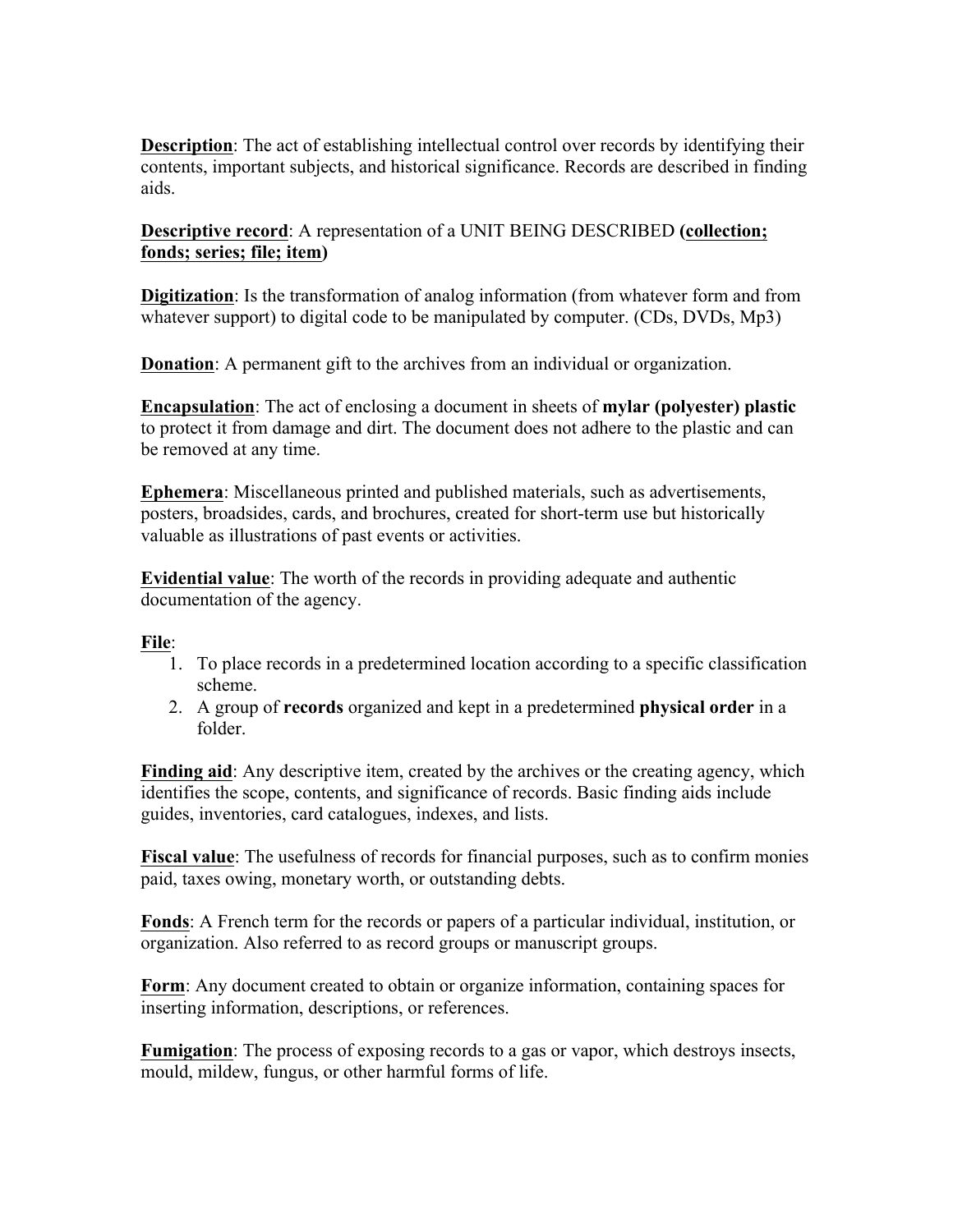**Graphic Material**: Material composed of images rather than words. May include photographs, films, and paintings. (See also Visual records)

**Guide**: A finding aid that describes the holdings of the repository and their relationship to each other. Guides may describe the entire holdings of the archives or focus on particular subjects, times, or places.

**Hygrometer**: An instrument, which measures relative humidity.

**Inactive Records**: Continue to be used with sufficient frequency to justify keeping them in the office of creation. *See Active Records and Semi-active Records*

# **Index**:

- 1. To list names, subjects, or other information alphabetically.
- 2. A finding aid in paper, card, or other form, which contains alphabetically organized information about holdings in the archives, based on subject, author, chronological, or geographical categories.

**Informational value**: The usefulness of records based on the information they contain about the creating agency or other people, subject, places, times, or events and activities.

**Inventory**: A finding aid that describes the organization and activities of the agency that created the records and the physical extent, chronological scope, and subject content of the records. in addition to this information, an inventory may include lists of boxes or file titles or other descriptive information.

**Item**: The smallest unit of archival material, such as the individual letter, report, photograph, or reel of film.

**Legal value**: The worth of records for legal purposes, such as to prove ownership, custody, or legal rights and responsibilities.

**List**: A finding aid containing information such as file or box titles, names, places, or subject information in alphabetical, chronological or other order and including the physical location of the records enumerated.

**Loan**: A NON-permanent gift to the archives from an individual or organization. Rarely practiced.

**Location file**: A finding aid, which identifies the physical location of records in the archives.

**Lossless compression** = A mechanism for reducing digital files that retains all original data. (TIFF = **T**agged **I**mage **F**ile **F**ormat)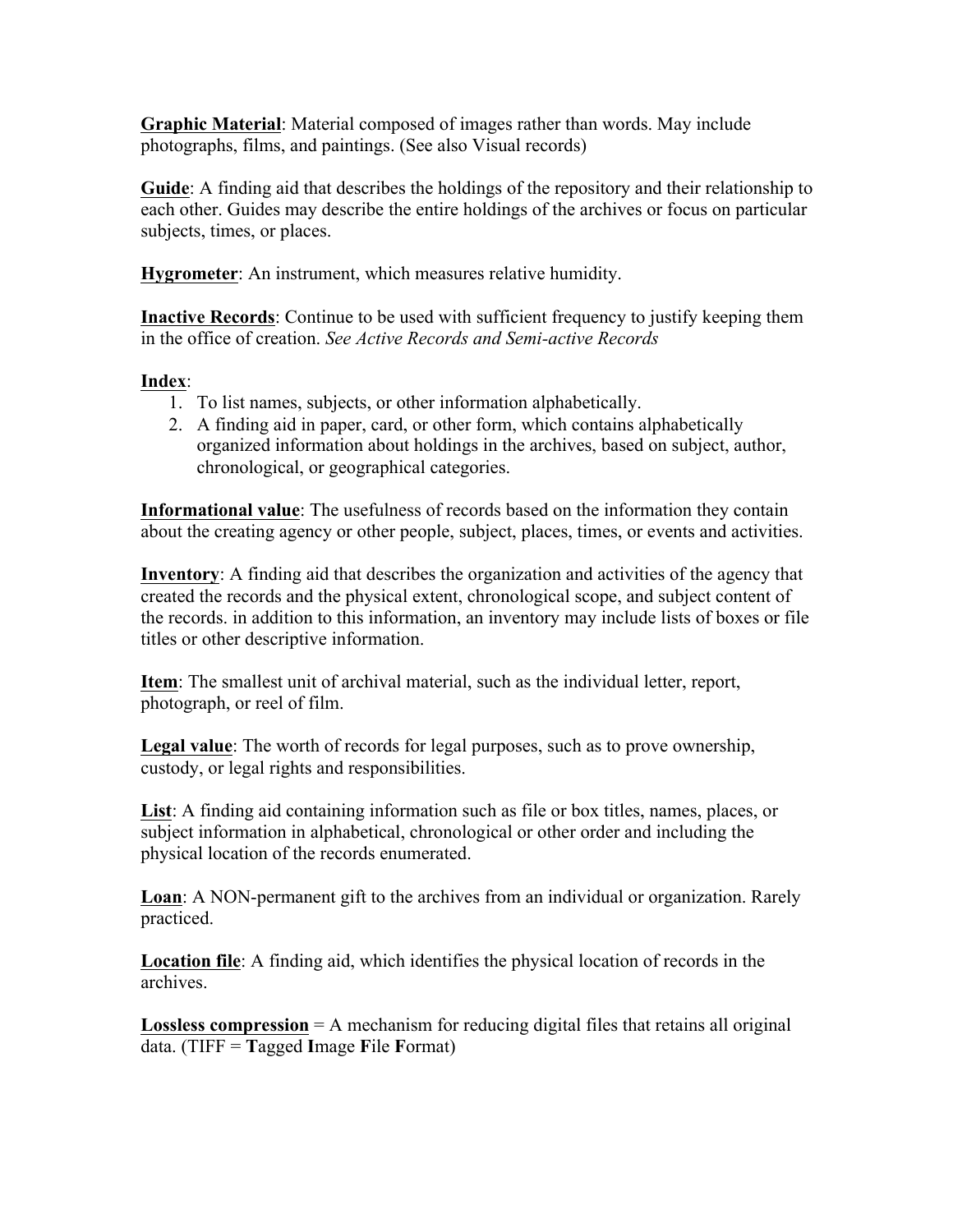**Lossy compression** = A mechanism for reducing digital files that typically discards certain data. (JPEG = **J**oint **P**hotographic **E**xperts **G**roup)

**Machine- readable record**: Records created or stored on media such as magnetic diskettes, tapes, or cards and retrievable by machines such as computers or word processors. (See digitization)

**Main entry**: A library term referring to the complete catalogue record of an item, presented in the form by which the item is to be identified in any other references. It is the main or central identification.

**Manuscripts**: Unpublished handwritten or typed documents. in archives, manuscripts are usually defined as the personal papers of individuals or private groups as opposed to the records of a business, government, or other institution.

**Map**: A representation of all or part of the surface of the earth (or other planet or body) identifying its geographical, political, or physical features. (See Cartographic Material)

**Oral history**: The aural record or written transcript of a planned and recorded oral interview.

**Original orde**r: The order and organization in which records were created and/or stored by the creator or office of origin.

**Papers**: The personal or private materials, as distinct from records. Also called manuscripts.

**PH value**: A measure of the level of acid in paper or other materials. The value is measured on a scale from 0 to 14: 7.0 is the neutral point, values above 7.0 are alkaline, and values below 7.0 are acidic.

**Plan**: A drawing or sketch of any surface showing the relative positions of various objects, parts of a building, landscape, or other physical features.

**Processing**: The work involved in arranging records to make them available for use, including sorting, packing, labeling, and shelving.

**Provenance**: The office of origin, or person or agency that created or collected records in the course of their activities. This definition differs from the museum definition of provenance, which refers to the successive ownership or possession of an item, not its creation.

**Purchase**: **Acquisition** of archival records by the archives from an individual or organization by exchange of a monetary fee.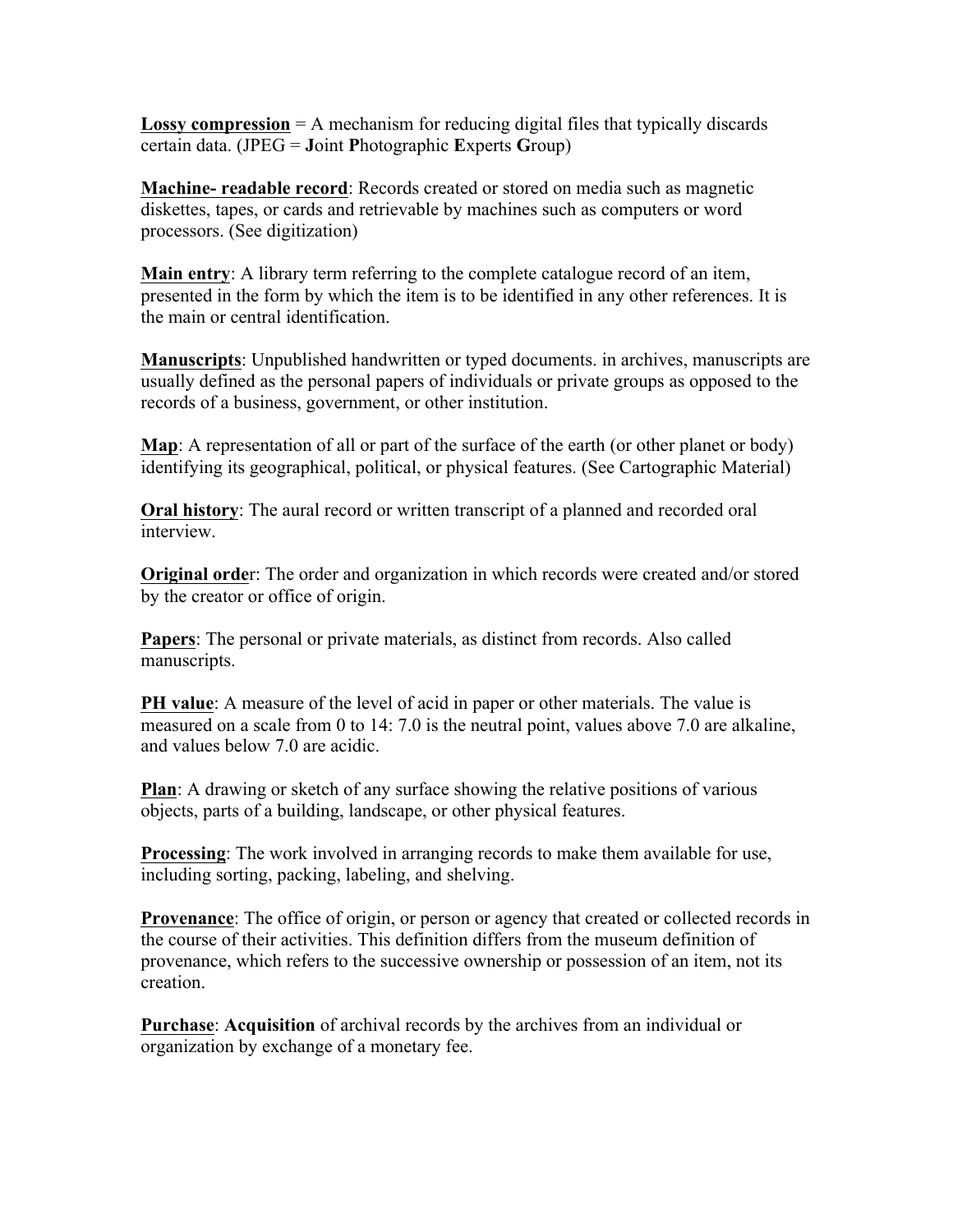**Record group**: A body of organizationally related records created or collected by the same individual or agency as part of its functions and activities.

## **Records**:

- 1. Recorded information, regardless of physical format or characteristics.
- 2. Documents or other material created by business or government agencies in the course of their daily activities.

**Records in electronic form**: **Records** that are encoded for manipulation by a computer. (See also **digitization**)

**Respect des fonds**: The principle that the **records** of a person, family or CORPORATE BODY must be kept together in their original order, if it exists or has been maintained, and not be mixed or combined with the records of another individual or corporate body.

**Records centre**: A facility separated either physically or administratively from the archives, used to store and provide reference service **for semi-active and inactive records** of the creating agency pending the ultimate disposition of the material.

**Records management**: The act of controlling the creation, use, and disposition of records created by an office or agency. Records management helps to improve economy and efficiency in the office, ensure the regular transfer of valuable records to a records centre, and control the regular disposal of records no longer worth keeping.

**Records schedule**: A document identifying the types of records created by an office or agency and governing their retention and disposition.

**Repository**: A place where archival materials are housed.

*Respect des fonds*: Respect for the creator or office of origin. Referred to in this manual as provenance.

**Semi-Active Records**: Seldom used in day-to-day operations and appropriate for off site storage*. See Active Records and Inactive Records*

**Separation sheet**: A form identifying archival material that has been removed from a larger body of records for various reasons, including storage, conservation, or disposition.

**Series**: Records or groups of records arranged in accordance with a particular filing system or maintained as a unit because of their relationship to one another. A **series** may be organized by original order, a subject, function, or the type of material.

**Sound recording**: Aural information stored on discs, magnetic tape, cylinders, or other media.

**Subgroup**: A body of related material within a record group, usually composed of the